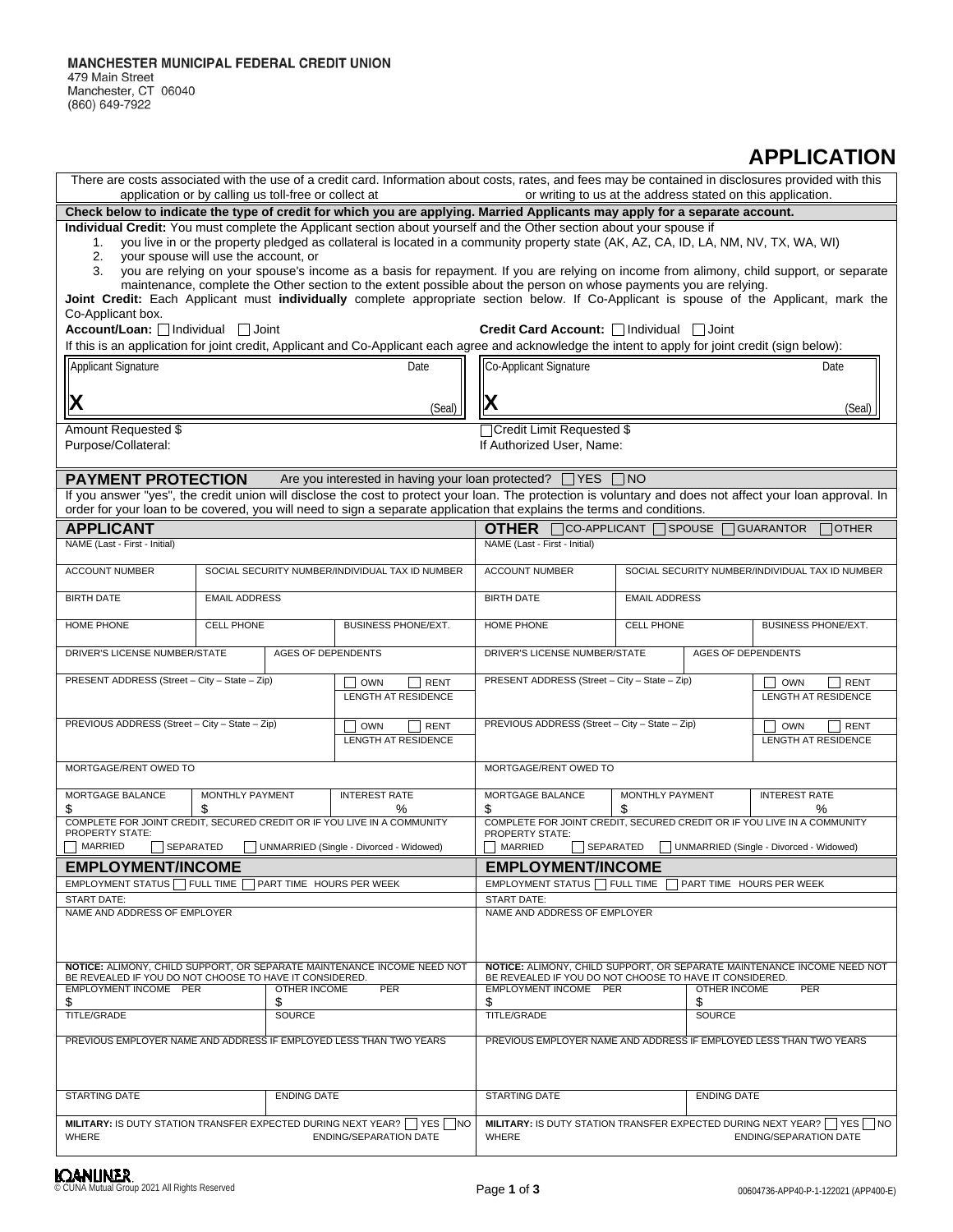| <b>REFERENCE</b><br><b>REFERENCE</b>                                                                                                                                                                                                                                                                          |                                                                                                                                                                                                                                                                                              |                                          |                                |                 |                                                          |          |                          |                        |    |                |  |                   |  |              |
|---------------------------------------------------------------------------------------------------------------------------------------------------------------------------------------------------------------------------------------------------------------------------------------------------------------|----------------------------------------------------------------------------------------------------------------------------------------------------------------------------------------------------------------------------------------------------------------------------------------------|------------------------------------------|--------------------------------|-----------------|----------------------------------------------------------|----------|--------------------------|------------------------|----|----------------|--|-------------------|--|--------------|
|                                                                                                                                                                                                                                                                                                               | NAME AND ADDRESS OF NEAREST RELATIVE NOT LIVING WITH YOU                                                                                                                                                                                                                                     |                                          |                                |                 | NAME AND ADDRESS OF NEAREST RELATIVE NOT LIVING WITH YOU |          |                          |                        |    |                |  |                   |  |              |
|                                                                                                                                                                                                                                                                                                               |                                                                                                                                                                                                                                                                                              |                                          |                                |                 |                                                          |          |                          |                        |    |                |  |                   |  |              |
| HOME PHONE                                                                                                                                                                                                                                                                                                    |                                                                                                                                                                                                                                                                                              |                                          |                                |                 |                                                          |          |                          |                        |    |                |  |                   |  |              |
| <b>RELATIONSHIP</b>                                                                                                                                                                                                                                                                                           |                                                                                                                                                                                                                                                                                              | <b>RELATIONSHIP</b><br><b>HOME PHONE</b> |                                |                 |                                                          |          |                          |                        |    |                |  |                   |  |              |
| <b>WHAT YOU OWE</b>                                                                                                                                                                                                                                                                                           |                                                                                                                                                                                                                                                                                              |                                          |                                |                 |                                                          |          |                          |                        |    |                |  |                   |  |              |
| <b>DEBT</b>                                                                                                                                                                                                                                                                                                   |                                                                                                                                                                                                                                                                                              | <b>INTEREST RATE</b>                     |                                | PRESENT BALANCE |                                                          |          |                          |                        |    |                |  | <b>OWED BY</b>    |  |              |
| RENT                                                                                                                                                                                                                                                                                                          | (Attach additional sheet(s) if necessary)                                                                                                                                                                                                                                                    |                                          |                                |                 |                                                          |          |                          | <b>MONTHLY PAYMENT</b> |    |                |  | APPLICANT   OTHER |  |              |
| FIRST MORTGAGE                                                                                                                                                                                                                                                                                                |                                                                                                                                                                                                                                                                                              |                                          | %                              | \$              |                                                          |          | \$                       |                        |    | ΙI             |  | $\mathbf{I}$      |  |              |
| (Incl. Tax & Ins.)                                                                                                                                                                                                                                                                                            |                                                                                                                                                                                                                                                                                              |                                          |                                |                 |                                                          |          |                          |                        |    |                |  |                   |  |              |
|                                                                                                                                                                                                                                                                                                               |                                                                                                                                                                                                                                                                                              |                                          | \$<br>℅<br>%<br>\$             |                 |                                                          | \$<br>\$ |                          |                        |    |                |  |                   |  |              |
|                                                                                                                                                                                                                                                                                                               |                                                                                                                                                                                                                                                                                              |                                          | %                              |                 | \$                                                       |          |                          | \$                     |    |                |  |                   |  |              |
|                                                                                                                                                                                                                                                                                                               |                                                                                                                                                                                                                                                                                              |                                          | %                              |                 | \$                                                       |          |                          | \$                     |    |                |  |                   |  |              |
|                                                                                                                                                                                                                                                                                                               |                                                                                                                                                                                                                                                                                              |                                          | %                              |                 | \$                                                       |          |                          |                        | \$ |                |  |                   |  |              |
|                                                                                                                                                                                                                                                                                                               |                                                                                                                                                                                                                                                                                              |                                          | %<br>%                         |                 | \$<br>\$                                                 |          |                          | \$<br>\$               |    |                |  |                   |  |              |
|                                                                                                                                                                                                                                                                                                               |                                                                                                                                                                                                                                                                                              |                                          | %                              |                 | \$                                                       |          |                          | \$                     |    |                |  |                   |  |              |
|                                                                                                                                                                                                                                                                                                               |                                                                                                                                                                                                                                                                                              |                                          | ℅                              |                 | \$                                                       |          |                          | \$                     |    |                |  |                   |  |              |
|                                                                                                                                                                                                                                                                                                               |                                                                                                                                                                                                                                                                                              |                                          | %                              |                 | \$                                                       |          |                          | \$                     |    |                |  |                   |  |              |
|                                                                                                                                                                                                                                                                                                               | LIST ANY NAMES UNDER WHICH YOUR CREDIT REFERENCES                                                                                                                                                                                                                                            |                                          | %                              |                 | \$                                                       |          |                          | \$                     |    |                |  |                   |  |              |
| AND CREDIT HISTORY CAN BE CHECKED:                                                                                                                                                                                                                                                                            |                                                                                                                                                                                                                                                                                              |                                          | <b>TOTALS</b>                  |                 | \$                                                       |          |                          | \$                     |    |                |  |                   |  |              |
|                                                                                                                                                                                                                                                                                                               |                                                                                                                                                                                                                                                                                              |                                          |                                |                 |                                                          |          |                          |                        |    |                |  |                   |  |              |
| <b>WHAT YOU OWN</b><br><b>ASSET DESCRIPTION</b>                                                                                                                                                                                                                                                               | LIST LOCATION OF PROPERTY OR FINANCIAL INSTITUTION                                                                                                                                                                                                                                           |                                          |                                |                 | <b>MARKET VALUE</b>                                      |          |                          | PLEDGED AS COLLATERAL  |    |                |  | <b>OWNED BY</b>   |  |              |
|                                                                                                                                                                                                                                                                                                               |                                                                                                                                                                                                                                                                                              |                                          | \$                             |                 |                                                          |          |                          | FOR ANOTHER LOAN       | NO |                |  | <b>APPLICANT</b>  |  | <b>OTHER</b> |
|                                                                                                                                                                                                                                                                                                               |                                                                                                                                                                                                                                                                                              |                                          | <b>YES</b><br>\$<br><b>YES</b> |                 |                                                          |          |                          | l no                   |    |                |  |                   |  |              |
|                                                                                                                                                                                                                                                                                                               |                                                                                                                                                                                                                                                                                              |                                          | \$                             |                 |                                                          |          | <b>YES</b>               |                        |    | N <sub>O</sub> |  |                   |  |              |
|                                                                                                                                                                                                                                                                                                               |                                                                                                                                                                                                                                                                                              |                                          | \$                             |                 |                                                          |          | <b>YES</b>               |                        |    | N <sub>O</sub> |  |                   |  |              |
|                                                                                                                                                                                                                                                                                                               |                                                                                                                                                                                                                                                                                              |                                          | \$<br>\$                       |                 |                                                          |          | <b>YES</b><br><b>YES</b> |                        | NO | N <sub>O</sub> |  |                   |  |              |
|                                                                                                                                                                                                                                                                                                               |                                                                                                                                                                                                                                                                                              |                                          | \$                             |                 |                                                          |          | <b>YES</b>               |                        | NO |                |  |                   |  |              |
|                                                                                                                                                                                                                                                                                                               | IF YOU ANSWER "YES" (BY CHECKING THE BOX) TO ANY QUESTION OTHER THAN #1,<br><b>OTHER INFORMATION ABOUT YOU</b>                                                                                                                                                                               |                                          |                                |                 |                                                          |          |                          |                        |    |                |  | <b>APPLICANT</b>  |  | <b>OTHER</b> |
|                                                                                                                                                                                                                                                                                                               | <b>EXPLAIN ON AN ATTACHED SHEET</b><br>1. ARE YOU A U.S. CITIZEN OR PERMANENT RESIDENT ALIEN?                                                                                                                                                                                                |                                          |                                |                 |                                                          |          |                          |                        |    |                |  |                   |  |              |
| 2.                                                                                                                                                                                                                                                                                                            | DO YOU CURRENTLY HAVE ANY OUTSTANDING JUDGMENTS OR HAVE YOU EVER FILED FOR BANKRUPTCY, HAD A DEBT ADJUSTMENT PLAN                                                                                                                                                                            |                                          |                                |                 |                                                          |          |                          |                        |    |                |  |                   |  |              |
| LAWSUIT?                                                                                                                                                                                                                                                                                                      | CONFIRMED UNDER CHAPTER 13, HAD PROPERTY FORECLOSED UPON OR REPOSSESSED IN THE LAST SEVEN YEARS, OR BEEN A PARTY IN A                                                                                                                                                                        |                                          |                                |                 |                                                          |          |                          |                        |    |                |  | $\mathbf{I}$      |  |              |
|                                                                                                                                                                                                                                                                                                               | 3. IS YOUR INCOME LIKELY TO DECLINE IN THE NEXT TWO YEARS?                                                                                                                                                                                                                                   |                                          |                                |                 |                                                          |          |                          |                        |    |                |  |                   |  |              |
| ARE YOU A CO-MAKER, CO-SIGNER OR GUARANTOR ON ANY LOAN NOT LISTED ABOVE?<br>4.<br>FOR WHOM (Name of Others Obligated on Loan):                                                                                                                                                                                |                                                                                                                                                                                                                                                                                              |                                          |                                |                 |                                                          |          |                          |                        |    |                |  |                   |  |              |
| TO WHOM (Name of Creditor):                                                                                                                                                                                                                                                                                   |                                                                                                                                                                                                                                                                                              |                                          |                                |                 |                                                          |          |                          |                        |    |                |  |                   |  |              |
|                                                                                                                                                                                                                                                                                                               |                                                                                                                                                                                                                                                                                              |                                          |                                |                 |                                                          |          |                          |                        |    |                |  |                   |  |              |
| <b>STATE LAW NOTICE(S)</b>                                                                                                                                                                                                                                                                                    |                                                                                                                                                                                                                                                                                              |                                          |                                |                 |                                                          |          |                          |                        |    |                |  |                   |  |              |
|                                                                                                                                                                                                                                                                                                               | Notice to Nebraska Residents: A credit agreement must be in writing to be enforceable under Nebraska law. To protect you and us from any<br>misunderstandings or disappointments, any contract, promise, undertaking, or offer to forebear repayment of money or to make any other financial |                                          |                                |                 |                                                          |          |                          |                        |    |                |  |                   |  |              |
|                                                                                                                                                                                                                                                                                                               | accommodation in connection with this loan of money or grant or extension of credit, or any amendment of, cancellation of, waiver of, or substitution                                                                                                                                        |                                          |                                |                 |                                                          |          |                          |                        |    |                |  |                   |  |              |
|                                                                                                                                                                                                                                                                                                               | for any or all of the terms or provisions of any instrument or document executed in connection with this loan of money or grant or extension of credit,                                                                                                                                      |                                          |                                |                 |                                                          |          |                          |                        |    |                |  |                   |  |              |
| must be in writing to be effective.                                                                                                                                                                                                                                                                           | Notice to New York Residents: New York residents may contact the New York State Department of Financial Services to obtain a comparative                                                                                                                                                     |                                          |                                |                 |                                                          |          |                          |                        |    |                |  |                   |  |              |
|                                                                                                                                                                                                                                                                                                               | listing of credit card rates, fees, and grace periods. New York State Department of Financial Services: 1-800-342-3736 or www.dfs.ny.gov.                                                                                                                                                    |                                          |                                |                 |                                                          |          |                          |                        |    |                |  |                   |  |              |
| Notice to Ohio Residents: The Ohio laws against discrimination require that all creditors make credit equally available to all creditworthy customers,                                                                                                                                                        |                                                                                                                                                                                                                                                                                              |                                          |                                |                 |                                                          |          |                          |                        |    |                |  |                   |  |              |
| and that credit reporting agencies maintain separate credit histories on each individual upon request. The Ohio Civil Rights Commission administers<br>compliance with this law.                                                                                                                              |                                                                                                                                                                                                                                                                                              |                                          |                                |                 |                                                          |          |                          |                        |    |                |  |                   |  |              |
| Notice to Wisconsin Residents: (1) No provision of any marital property agreement, unilateral statement under Section 766.59, or court decree                                                                                                                                                                 |                                                                                                                                                                                                                                                                                              |                                          |                                |                 |                                                          |          |                          |                        |    |                |  |                   |  |              |
| under Section 766.70 will adversely affect the rights of the Credit Union unless the Credit Union is furnished a copy of the agreement, statement or<br>decree, or has actual knowledge of its terms, before the credit is granted or the account is opened. (2) Please sign if you are not applying for this |                                                                                                                                                                                                                                                                                              |                                          |                                |                 |                                                          |          |                          |                        |    |                |  |                   |  |              |
|                                                                                                                                                                                                                                                                                                               | account or loan with your spouse. The credit being applied for, if granted, will be incurred in the interest of the marriage or family of the undersigned.                                                                                                                                   |                                          |                                |                 |                                                          |          |                          |                        |    |                |  |                   |  |              |
| Signature for Wisconsin Residents Only                                                                                                                                                                                                                                                                        | Date                                                                                                                                                                                                                                                                                         |                                          |                                |                 |                                                          |          |                          |                        |    |                |  |                   |  |              |
|                                                                                                                                                                                                                                                                                                               |                                                                                                                                                                                                                                                                                              |                                          |                                |                 |                                                          |          |                          |                        |    |                |  |                   |  |              |
|                                                                                                                                                                                                                                                                                                               | (Seal)                                                                                                                                                                                                                                                                                       |                                          |                                |                 |                                                          |          |                          |                        |    |                |  |                   |  |              |
|                                                                                                                                                                                                                                                                                                               |                                                                                                                                                                                                                                                                                              |                                          |                                |                 |                                                          |          |                          |                        |    |                |  |                   |  |              |